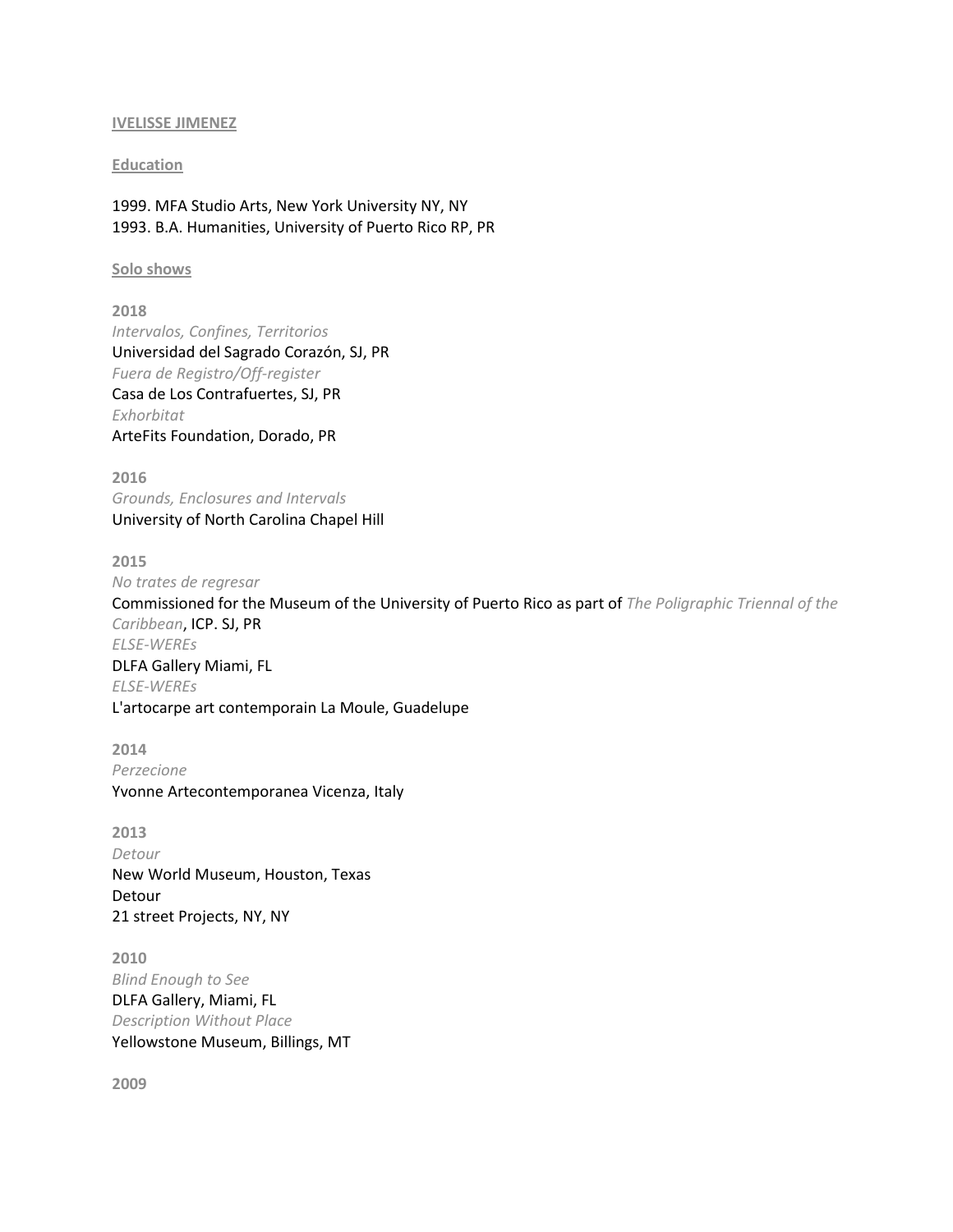*Intersecciones* X Biennal Cuenca, Ecuador Representing Museo del Barrio NYC

**2008** *The No Place, Yes* Exit Gallery, Cleveland, Ohio *Fuera de Lugar* Solo Spaces, Circa Art Fair, SJ, PR *Re(place)* Larm Gallery, Copenhagen, Denmark *Nuevas Propuestas* La Nave, Valencia, España

**2005** *H* Recent works Karpio Faccini Gallery, Miami, FL *2* Artissima Art Fair The Box Gallery, Turin, Italy

**2004**

*Ten con Ten*

ARCO Project Rooms 2004 curators: Víctor Zamudio-Taylor, Peter Doroshenko and Silvia Karman Cubiñá Madrid, Spain

**2003** *Pi, e & i* Punto Gris Gallery, San Juan, PR

**1999** *Formas e Informes* Galeria Sin Título SJ, PR *Ten con Ten* Julia de Burgos Cultural Center, NY, NY *IX* 80 Washington Square Galleries, NYU, NY, NY

**1996** *Visión de la Sueñera* Institute of Culture of Puerto Rico, SJ, PR

# **Group shows**

**2019** *Triennial NY Latin American Art* Lehman College Gallery, NY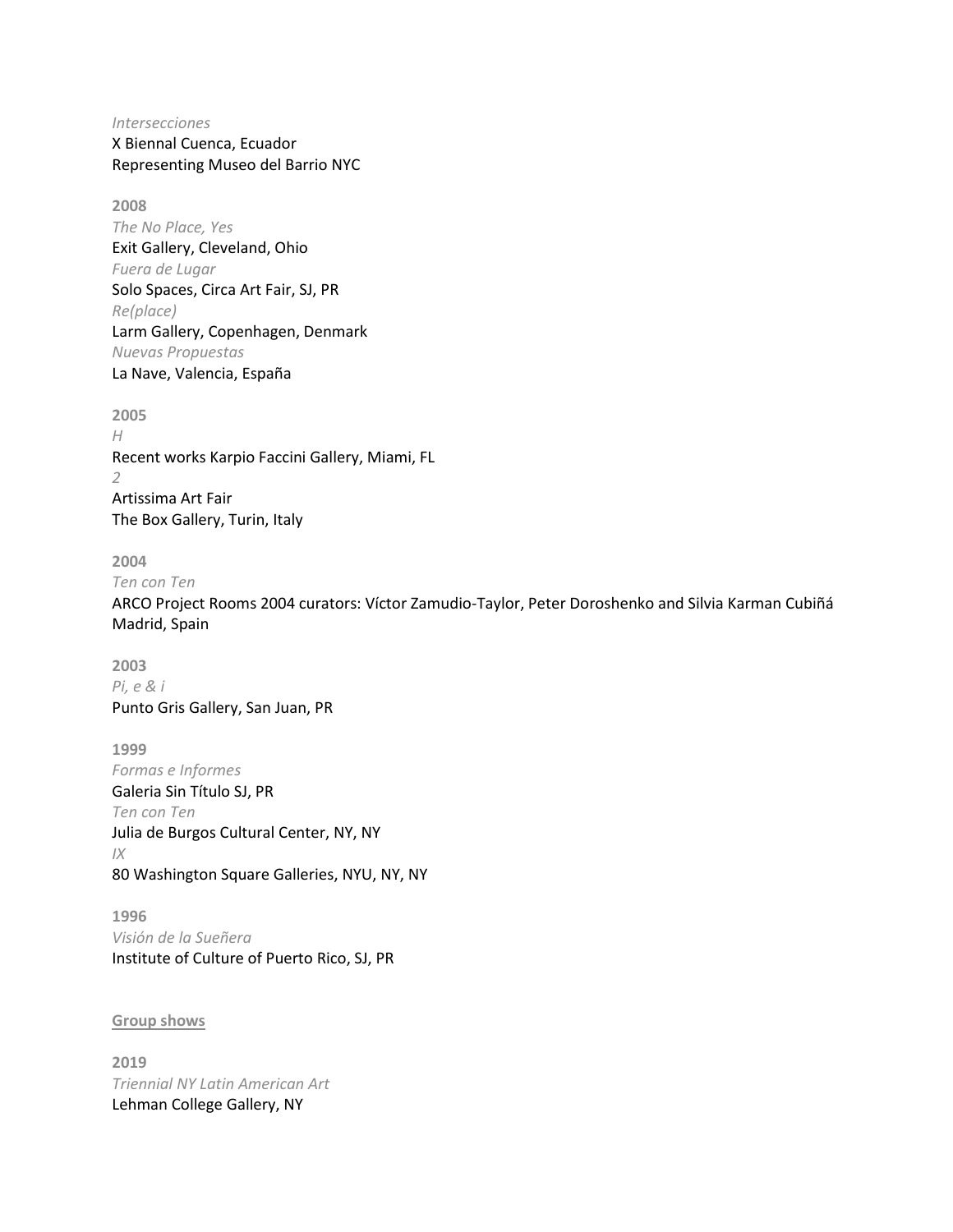*El Cubo Líquido: Tropicalización de la Geometría*

Galería Jacob Karpio, Bogotá, Colombia *Habitar* Museo Josefina Camacho de la Nuez UAGM Caguas, PR *Culture and the People: El Museo del Barrio 1969-2019* NY, NY *Puerto Rico Plural* Exposición permanente del Museo de Arte de Puerto Rico, SJ, PR *Nexxos*

Curadora Marimar Benítez, Museo de Arte Francisco Oller, SJ, PR

**2018** *Position Matters* Minus Space Brooklyn, NY & Galerie Richard, NY, NY *Arte en Concreto* Museo de Arte Contemporáneo de PR, SJ, PR *99+1* Galeria de Arte USC, Santurce, PR

**2015** *Que no se acabe la fiesta* The Hole Gallery, NY, NY *Subasta anual* MAC, SJ, PR *Subasta anual* MAPR, SJ, PR *Muestra Nacional* ICP Arsenal, SJ, PR *Boricuba* CVS Gallery, NY, NY *L'artocarpe* Artist in Residence open studio, Guadeloupe

**2014** *Inhabiting Ten Eyck* Storefront Ten Eyck, Bushwick, NY *Olivia Creative Factory* Joao da Madeira, Portugal *Maximal/Minimal* Kinz and Tillou Fine Art, Brooklyn, NY *Minimal Barroque* Rønnebaeksholm Museum, Copenhagen, DK *Drawing on difference: An Ambition* Curators: Saul Ostrow, Lidija Slakovic, Studio Vandome Projects, NY, NY *ABC: Volume III* 20/20 Gallery, SJ, PR *Renuncias y Adopciones* Museo del Arsenal, ICP, SJ, PR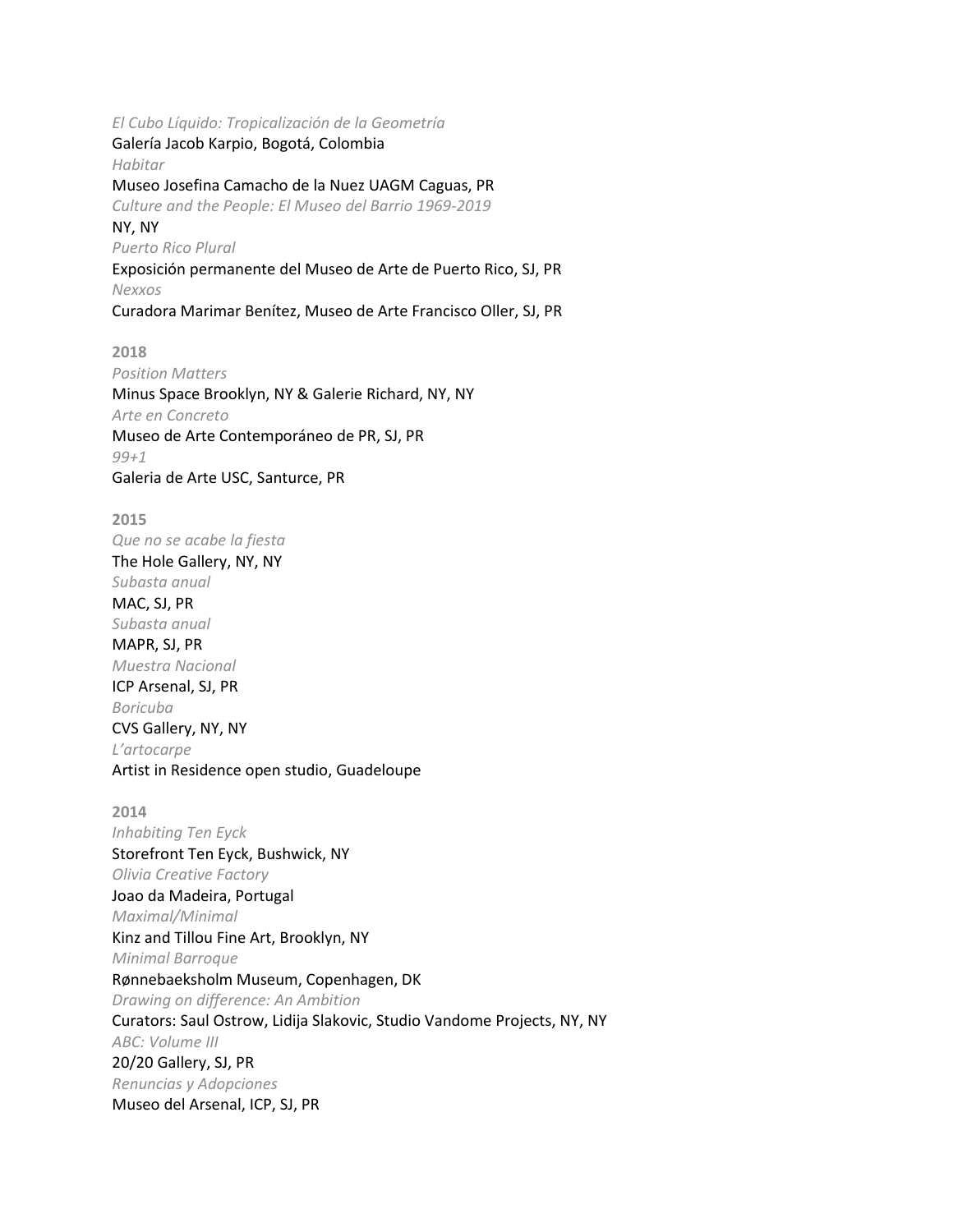**2013** *Drawing as Habit* Curators: Saul Ostrow, Lidija Slakovic Betsy Salon, Miami Basel, NADA Art Fair *7th Arte Laguna* 1rst Prize Painting, Venice Arsenal, Italy *Orbita* Francisco Oller Gallery, UPR, RP, PR *PR Puerta al Paisaje* Museo de Arte Contemporáneo de PR

**2012** *Color/Forms* Curators Elvis Fuentes, Rocio Aranda Alvarado, Cuchifritos, Artist Alliance, NY, NY *Hi Density Politics* Art Omi, Genth, NY *The Way In* Banco Popular, SJ, PR *Art Fairs*: Art Bologna, Art Chicago, Pulse NY, Scope Miami, DLFA Gallery

**2009** *X Biennal Cuenca Intersecciones* Representing Museo del Barrio NYC. Curator Jose Manuel Noceda, Cuenca, Ecuador *El Camino de la Luz* Curator, Angel Darío Carrero. USC, PR

**2008** *Interconexiones* Permanent collection MAPR, SJ, PR (ongoing) *En Sus Marcas* USC, San Juan, PR *Make, Shift, Home* Spaces Pittsburg, PE *Colectivo* Hipódromo, SJ, PR *El Lugar en Lugar del Lugar* Spanik Attack, NY, NY *Sudaca* Spanik Attack, Heaven gallery, NY, NY *Expanded Painting* Curator Paco Barragán, Space Other, Boston, MA *El Lenguaje de los Pájaros* Museo de Arte Contemporáneo, SJ, PR

**2007** *Derivados de la Pintura* Fernando Pradilla, Madrid, Spain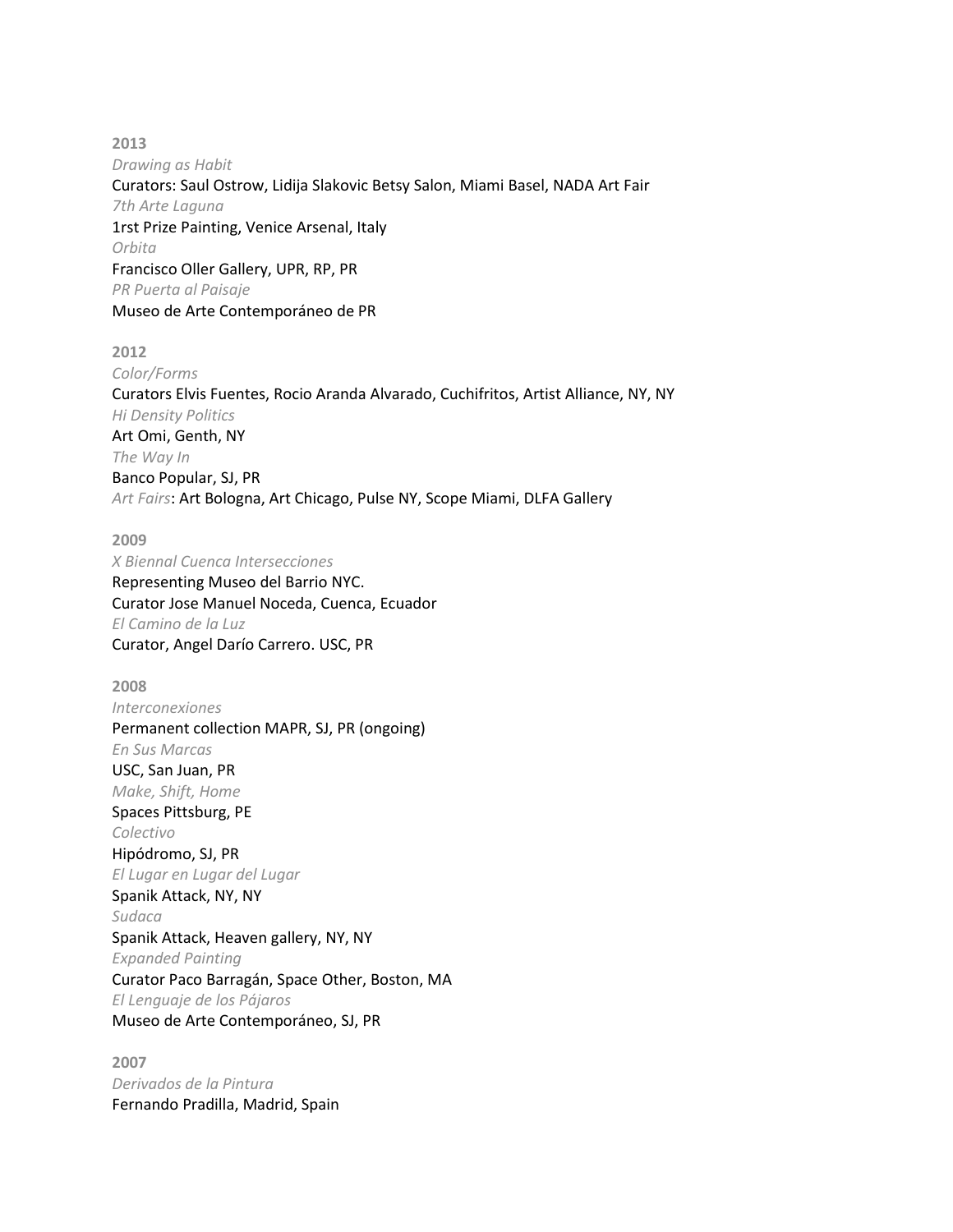*Expanded Painting* Curator, Paco Barragán, Miami Basel, Miami *Toxic Color* First Prize Painting. Exit Gallery, Kent University, Cleveland, Ohio *Expanded Painting* Competition of Castellón, finalist. Jury: Barry Schwabsky, Karen Wright, Franz Ackerman, Javier Panera, Wences Rambla, Castellón, Spain *Momenta benefit* White Columns, NY, NY

**2006**

*Diversidades Formales* –La Colección– Caja de Burgos, Burgos, Spain *Circa Art Fair*, San Juan, PR, Punto Gris *Suggestion, Believe and Emptiness* Jessica Murray Projects, NY, NY *Constructivism* CVS Center, NY, NY

**2005** *Prague Biennale*, curator Peter Dorochenko, Prague, Czech Republic *Arco 05*

Karpio/Faccini Gallery *Art Brussels 05* Karpio/Faccini Gallery *MACO 05* Punto Gris Gallery *None of The Above*

Museo de Arte de Puerto Rico, SJ, PR

**2004** Miami Basel Jakob Karpio Gallery, Miami, FL Scope NY Punto Gris Gallery, NY, NY *8 Woman Painters* Jakob Karpio, Miami, FL *Island Nations* RISD Museum, RISD, Providence *La Marginal* Spanik Attack, Casa de España, Lima, Perú *None of the Above* Real Art Ways, Hardford, CT Momenta Benefit White Columns NY, NY & Brooklyn NY

**2003** *Art Chicago* Jakob Karpio Gallery, Miami, FL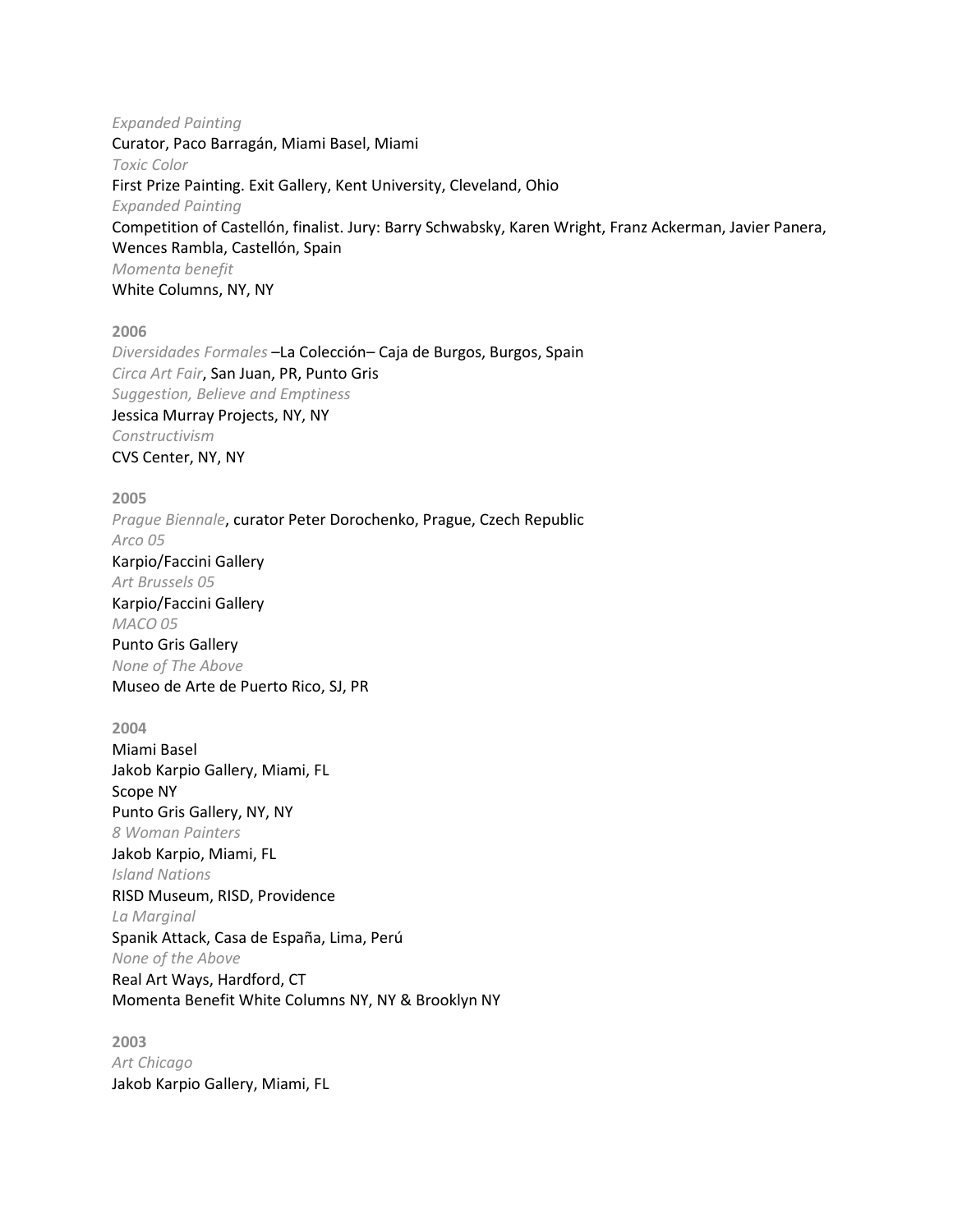**2002** *A Way of Thinking* Susanne Hojriis Gallery, Copenhagen, DK *Prescient Then and Now- The Resonance of the Support/Surface* Dorsky Gallery, Long island City, NY Curator Saul Ostrow

**2001** *Ritmo Latino del Mundo* FTH, Queens, NY Curator Marisol Nieves *More or Less Painting* University of Connecticut Stamford, CT Curator Saul Ostrow *Art Chicago*, Jacob Karpio Gallery *Muestra Nacional ICP*, San Juan, PR

**2000** *Painting: The Current Surprise* Susanne Hojriis Gallery Copenhagen, DK Curator Julie Sass *U/topistas* M+M Proyectos/Museum of Contemporary Art, SJ, PR *Sunnyday* Fortaleza 254, FGA Chicago Curator Pedro Velez *S-Files Bienal*, Museo del Barrio, NY, NY Curator Deborah Cullen *Something About Painting* DCA Gallery, NY, NY *Xpresiones* ICP, SJ, PR *Painting Function: Making it Real* Spaces, Cleveland, OH Curator Saul Ostrow **1999-96** *Small Works* 80 WSG NYU, NY, NY Curator Ronald Feldman *Here*

Rosenberg Gallery, NY, NY Curator Marina Abramovic *This Media* Cantor Film Center, NY, NY Curator Jerry Pryor *Festival de la Juventud*, Casa las Americas, Havana, Cuba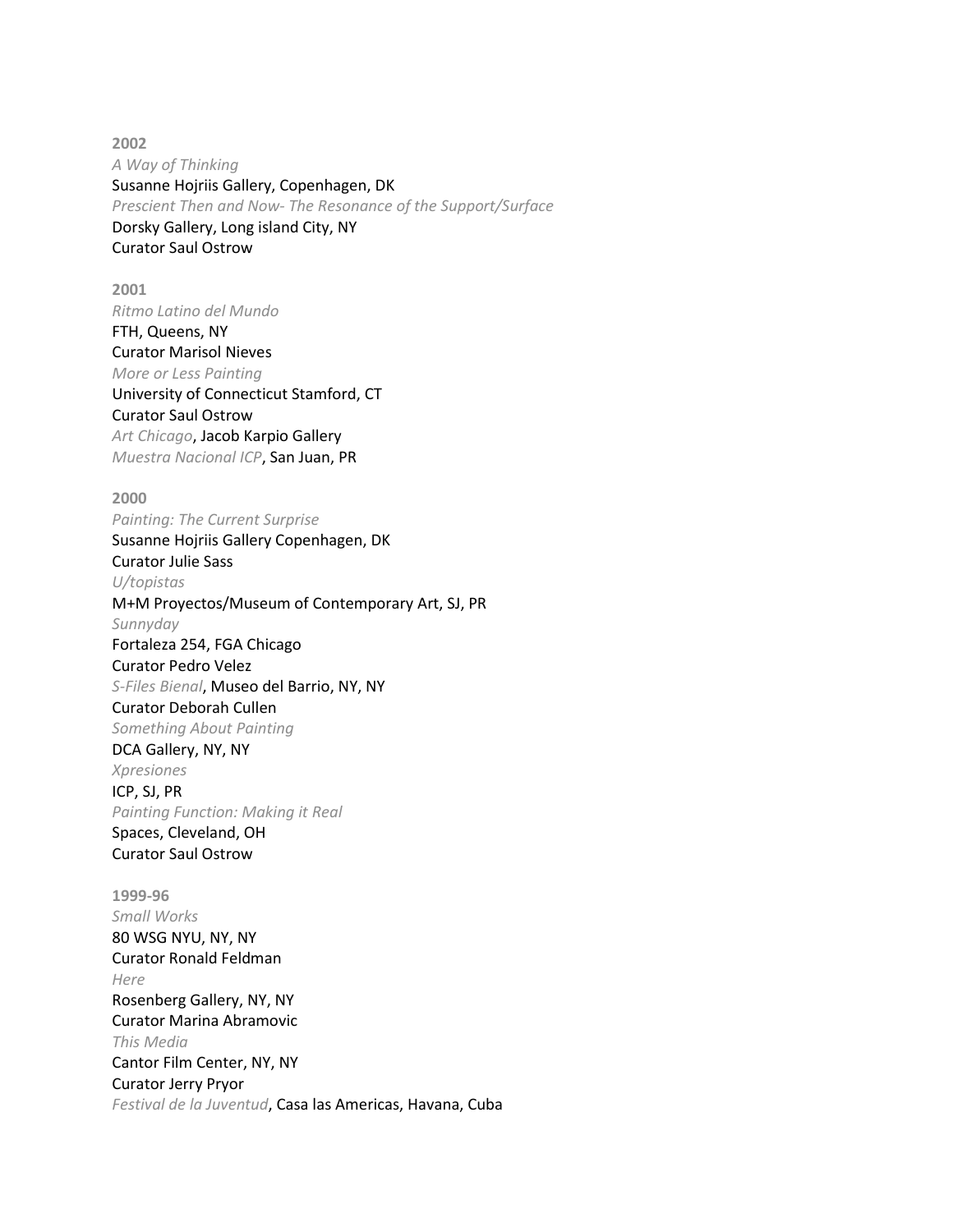**1985** *Group Show*, MSA Gallery, SJ, PR **Awards/Residencies**

**Oxbow.** Artist in residence, fully funded. 2018 **MassMOCA.** Artist in residence, fully funded. 2018 **Beta Local.** El Serrucho. 2018 **Gottlieb Foundation Grant.** 2017 **Área: lugar de projectos.** MECA Art Fair Special Projects. 2018 **L'artocarpe.** Artist in Residence, fully funded. Guadeloupe, 2015 **First Prize Painting 7th Arte Laguna.** Venice, Italy, 2013 **Eaton Art Collection.** 2013 **The Joan Mitchell Award for Painters and Sculptors.** NY, 2009 **Art Omi Residency.** Fully funded. Ghent, NY, 2013 **Walking Seminar.** Beta Local, PR 2013, 2016 **Catskills Residency.** Fully funded. Catskills, NY, 2013 **CIRCA Lab Rooms.** Curator: Paco Barragán, 2008 **Toxic Color.** First Prize Painting. Exit Gallery, Kent University, 2005 **OH.** Museo de Arte de Puerto Rico, permanent collection, 2004 **ARCO Project Rooms.** 2004 curators: Víctor Zamudio-Taylor, Peter Doroshenko y Silvia Karman Cubiñá **RIZOMA.** Public Art Comission Government of PR, Barranquitas, PR, 2003 **Nominations:** Anonymous Was a Woman Award, Art Matters, CIFO Award, Cisneros Fontanals Art Foundation, Louis Comfort Tiffany Foundation

## **Bibliography**

PR ArtNews. June 2018. Edwin Velazquez Collazo. 80 Grados. June 2018. Urayoan Noel. Vision Doble. May 2018. David Auerbach. PRArtNews. May 2018. Luis Cotto. Art Nexxus. March-May 2016. Cheryl Hartup. Hyperallergic. June 2014. Cora Fisher. Vision Doble. April 2013. Anna Astor Blanco. Art Nexxus. vol11 2012. Fernando Castro. ArtPulse. Fall 2012. 80 Grados. Rafael Trelles. August 2011. Art in America. Amanda Church. September 2010. El Levante. Cristian Parra. Valencia, Spain. 2008. El Mundo. Salva Torres. Madrid, Spain. 2008. The Plain Dealer. 2008. OH. Free Times. Douglas Utter. 2008. OH. Artes. 2007. DR. Revista ICP. Marimatter Oneill. 2007. PR. Art Premium. Spring 2005. PR. ABC. Fernando Quesada. Spring 2004. Spain. Especial El Nuevo Dia. Cristina Fernandez Barreto. 2003. PR.